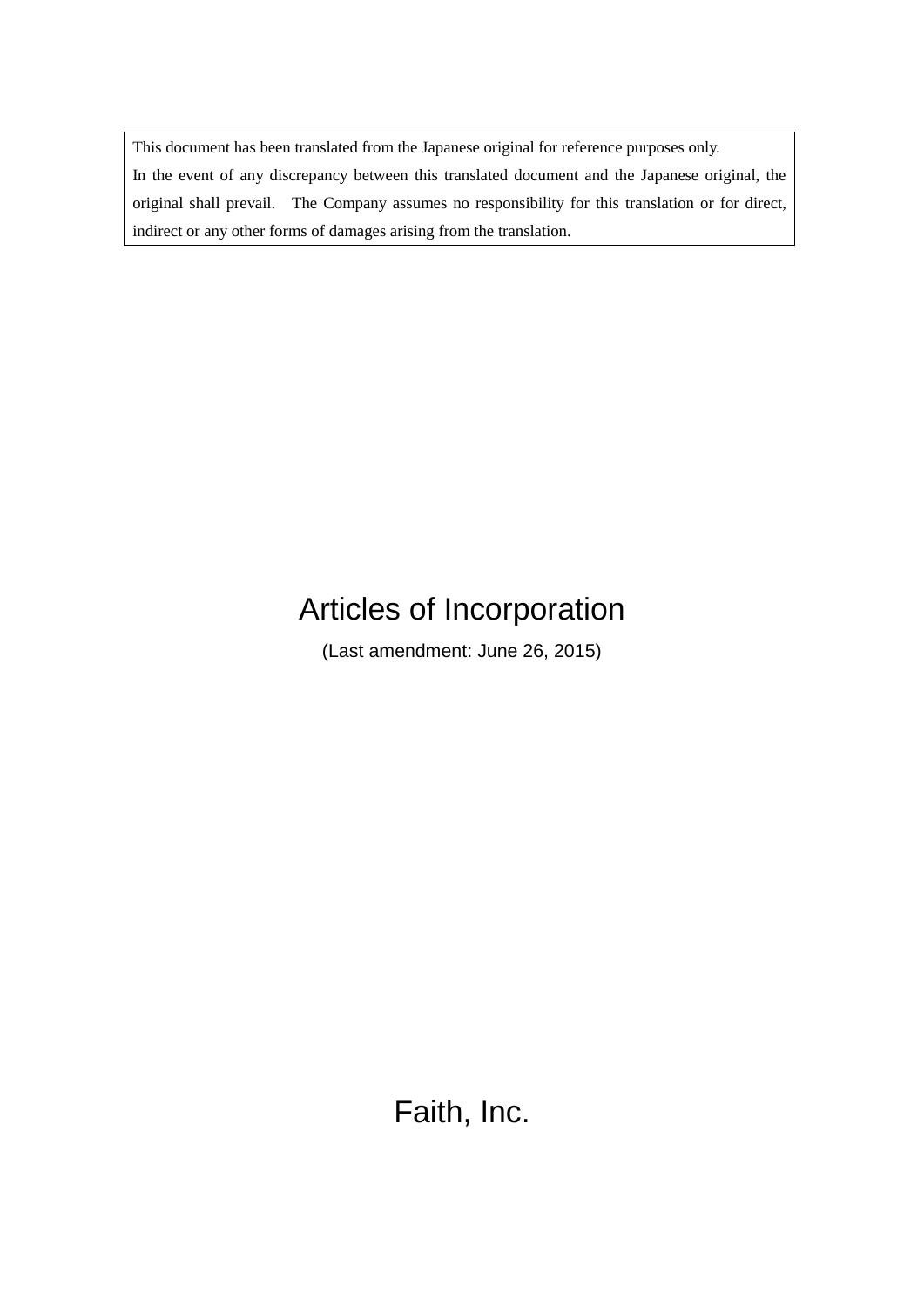| Established: | October 9, 1992    |                   |                        |
|--------------|--------------------|-------------------|------------------------|
| Amended:     | September 17, 1997 | December 27, 1999 | February 7, 2000       |
|              | June 29, 2000      | June 21, 2001     | <b>January 7, 2002</b> |
|              | June 27, 2002      | June 27, 2003     | May 20, 2004           |
|              | June 29, 2004      | June 29, 2005     | September 26, 2005     |
|              | June 29, 2006      | June 28, 2007     | June 26, 2008          |
|              | June 26, 2009      | June 29, 2011     | June 28, 2012          |
|              | June 27, 2013      | June 26, 2015     |                        |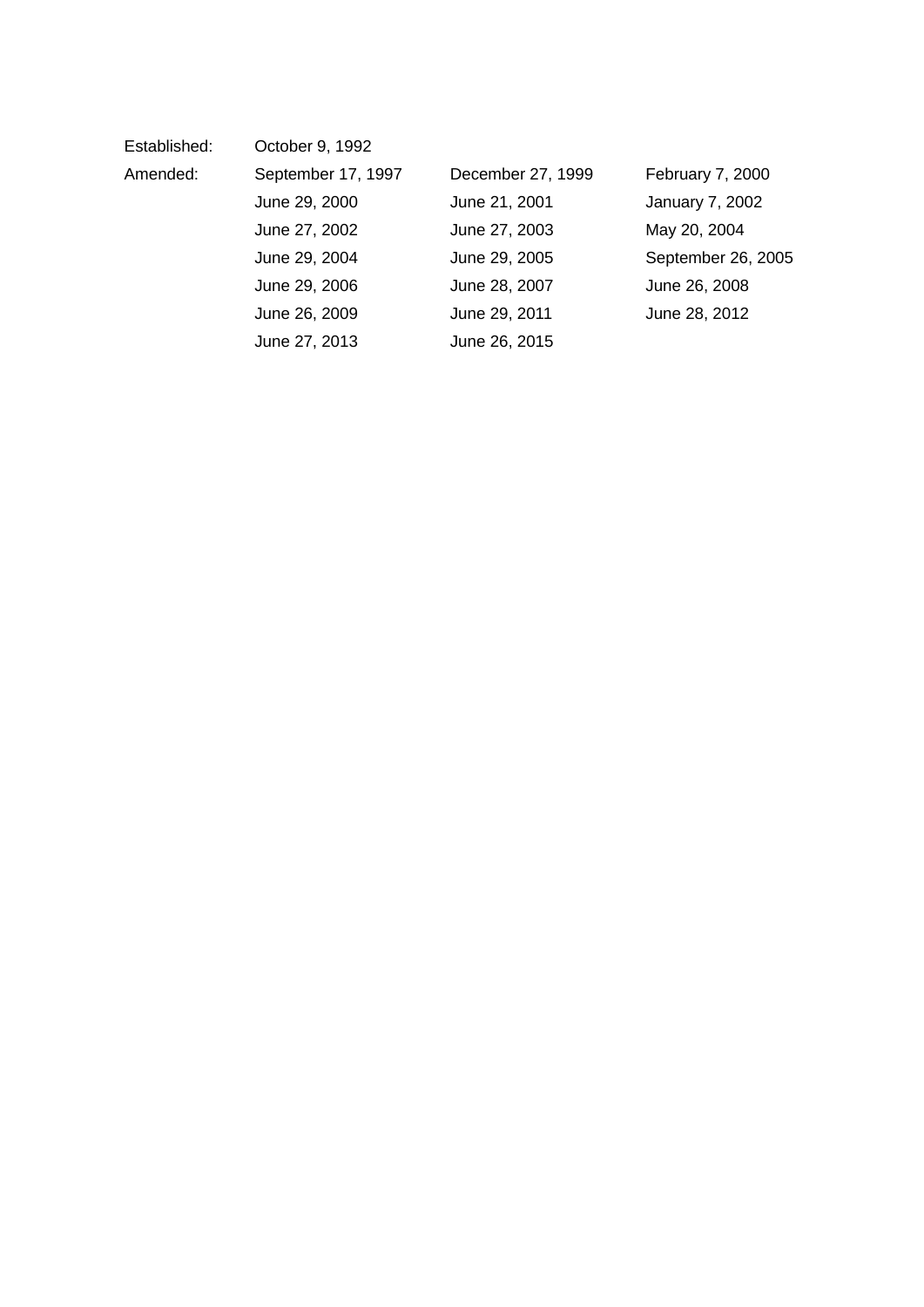#### CHAPTER 1. GENERAL PROVISIONS

#### Article 1. (Trade Name)

The name of the Company shall be "Kabushiki Kaisha Faith," and in English "Faith, Inc.".

#### Article 2. (Purpose)

The purpose of the Company shall be to engage in the following business activities:

- (1) Design, development, licensing, sale, operation, maintenance and consulting of computer software and computer network system;
- (2) Purchase, manufacture and sale of computers, its peripherals, office equipment, communication devices, electronic audio devices and musical instruments;
- (3) Development, and licensing of and consulting on content distribution technology;
- (4) Acquisition, implementation, maintenance and licensing of industrial property rights and know-how;
- (5) Production, use, distribution, sale and licensing of movies, videos, music, software and data, and development of usage of copyrights for such works;
- (6) Planning, manufacture, sale and licensing of master disks (including CDs, video tapes, etc.) and other media related to movies, videos and music;
- (7) Acquisition, transfer, lease and management of property rights, such as copyrights related to movies, videos and music;
- (8) Planning and production of entertainment businesses such as music;
- (9) Training and management of artists;
- (10) Publishing business (including electric publishing business) of music scores and books, etc.;
- (11) Planning and development characters and licensing of designs;
- (12) Distribution of games via the Internet;
- (13) Planning and sale of cosmetics, aesthetic and/or healthcare products;
- (14) Planning and sale of health and beauty foods, including store management of such foods;
- (15) Planning and sale of groceries, health supplements and drinks;
- (16) Management, operation and distribution of medical and healthcare information via the Internet and/or mobile devices;
- (17) Planning and execution of events, such as workshops and lectures, related to medical and healthcare;
- (18) Sale and leasing of medical and healthcare products, including nursing care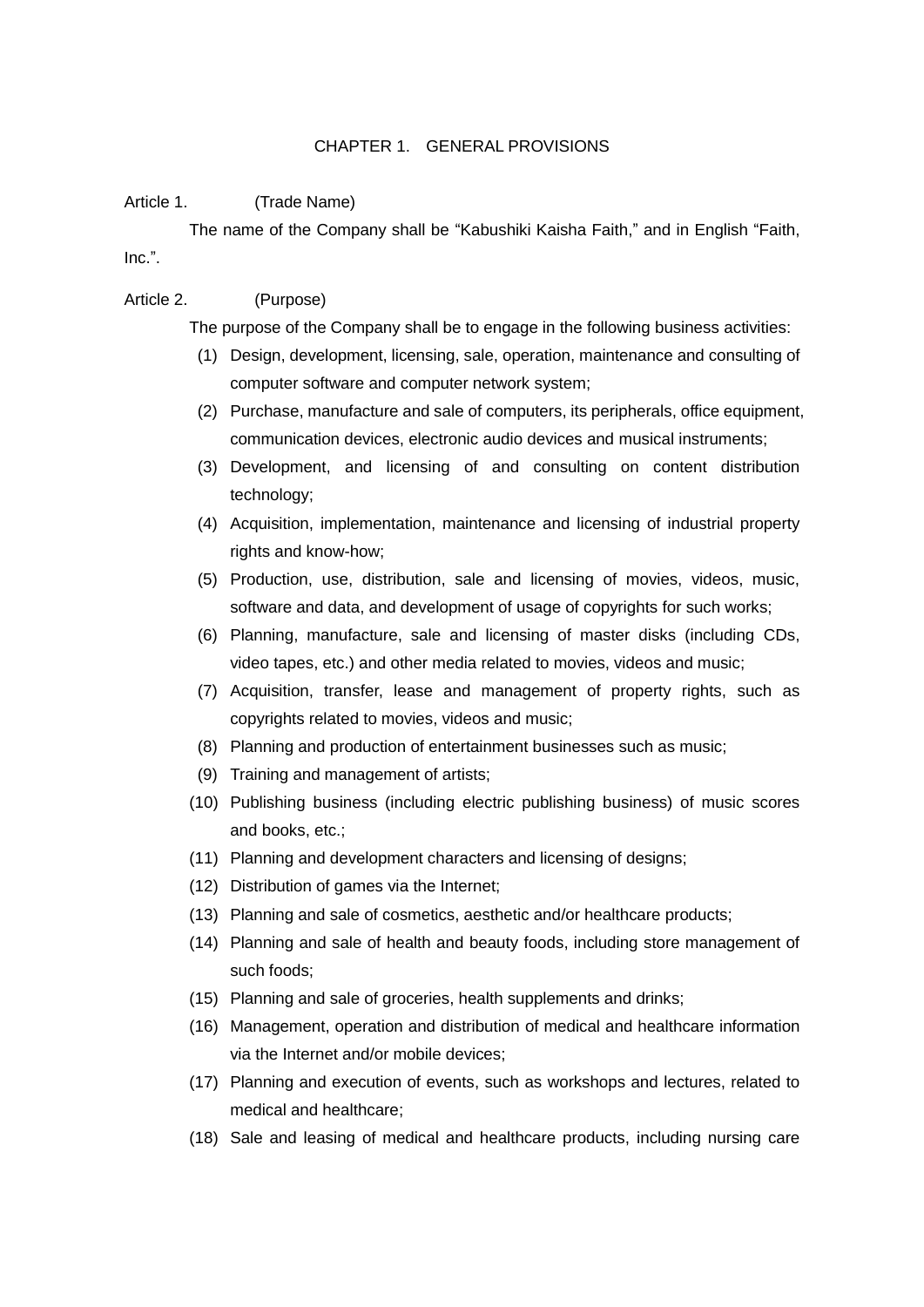products;

- (19) Mail order business;
- (20) E-commerce (sales of goods via the Internet, etc.);
- (21) Fee-charging employment placement business and labor dispatch business;
- (22) Investment for business, loan of money, debt guarantee, management consulting and undertaking of business activities, necessary for the operation of the Company;
- (23) Advertising agency business;
- (24) Operation and administration of showrooms, auditoriums and culture lessons;
- (25) Issue, sale and administration of loyalty and/or prepaid e-money cards for members only;
- (26) Real estate leasing;
- (27) Administration of and consulting for our subsidiary companies, including management, finance and accounting, personnel and labor relations, public relations, legal and intellectual properties affairs, general affairs and undertaking of activities related thereto; and
- (28) Any other business activities incidental or related to each of the foregoing items.
- Article 3. (Location of Head Office)

The Company shall have its head office in Kyoto, Japan.

Article 4. (Organizations)

The Company shall have the following organizations in addition to General Meeting of Shareholders and Directors:

- (1) Board of Directors;
- (2) Audit & Supervisory Board Members;
- (3) Audit & Supervisory Board; and
- (4) Accounting Auditors.

### Article 5. (Method of Public Notices)

The method of public notices of the Company shall be electronic public notices; provided, however, that if the Company is unable to issue an electronic public notice due to an accident or any other unavoidable reason, public notices of the Company shall be issued in *The Nihon Keizai Shimbun ("The Nikkei")*.

#### CHAPTER 2. SHARES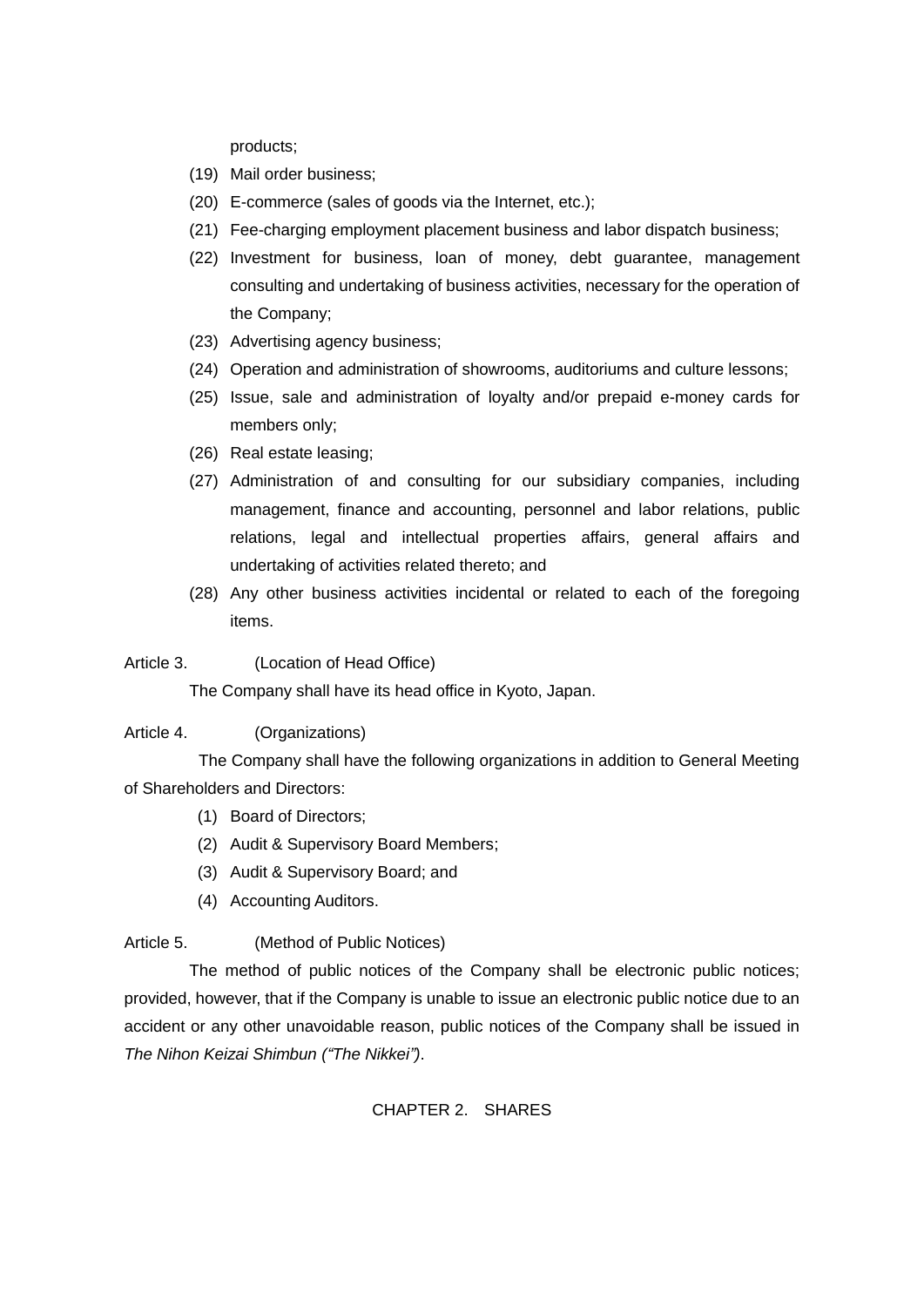Article 6. (Total Number of Shares Authorized to be Issued)

The total number of shares authorized to be issued by the Company shall be nineteen million nine hundred thousand (19,900,000) shares.

Article 7. (Number of Shares Constituting One Share Unit)

The number of shares constituting one share unit shall be one hundred (100) shares.

Article 8. (Rights with respect to Shares Constituting Less Than One Share Unit) No Shareholder of the Company may exercise rights with respect to shares constituting less than one share unit other than those specified in the following sections:

- (1) The right listed in each item of Article 189, Paragraph 2 of the Companies Act;
- (2) The right to make a request provided for in Article 166, Paragraph 1 of the Companies Act;
- (3) The right to receive allotment of offered shares and stock options in accordance with the number of shares held by the shareholder; and
- (4) The right to make a request provided for in the following article.

Article 9. (Additional Purchase of Shares Constituting Less Than One Share Unit) A shareholder with shares constituting less than one share unit, in accordance with the provisions of the Share Handling Regulations, may make a request to the Company for sale of such number of shares which will, together with the number of shares constituting less than one share unit held by such shareholder, constitute one share unit.

Article 10. (Acquisition of Treasury Shares)

The Company may, by a resolution of the Board of Directors, acquire its own shares through transactions in a stock market, etc., pursuant to Article 165, Paragraph 2 of the Companies Act.

Article 11. (Shareholder Registry Administrator)

- 1. The Company shall appoint a shareholder registry administrator.
- 2. The shareholder registry administrator and its business office shall be designated by a resolution of the Board of Directors, and public notice thereof shall be given.
- 3. The preparation and maintenance of the shareholder registry and share option registry of the Company, and any other business with respect to the shareholder registry and share option registry of the Company shall be entrusted to the shareholder registry administrator and shall not be handled by the Company.

## Article 12. (Share Handling Regulations)

The handling relating to shares of the Company shall be governed by the Share Handling Regulations adopted by the Board of Directors, in addition to laws and regulations or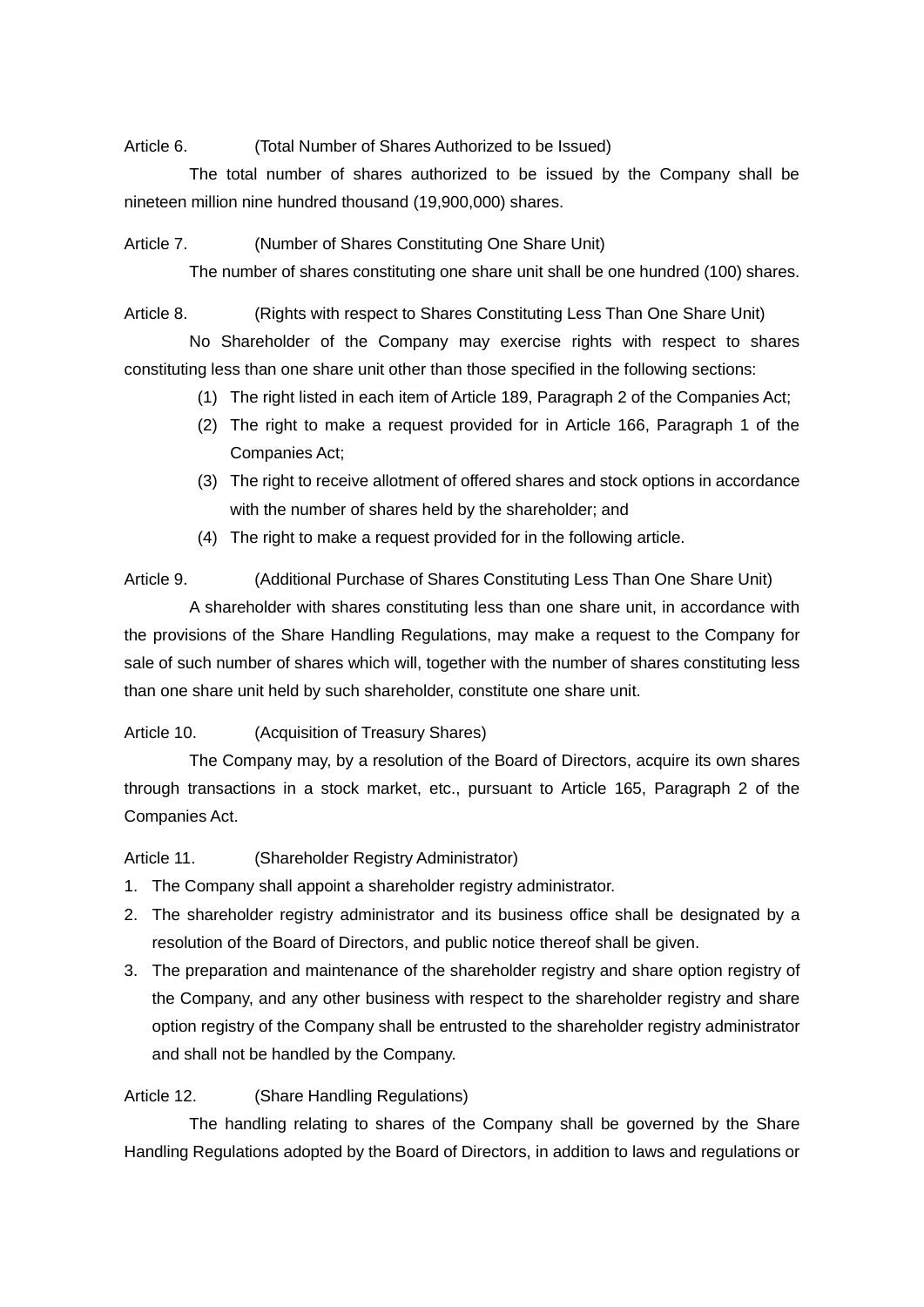these Articles of Incorporation.

#### CHAPTER 3. GENERAL MEETING OF SHAREHOLDERS

Article 13. (Convocation)

The Ordinary General Meeting of Shareholders of the Company shall be convened within three (3) months from the day immediately following the last day of a business year, and an Extraordinary General Meeting of Shareholders of the Company shall be convened when necessary.

Article 14. (Record date of the Ordinary General Meeting of Shareholders)

The record date for voting rights at the Ordinary General Meeting of Shareholders of the Company shall be March 31 each year.

Article 15. (Person to Convene a General Meeting of Shareholders and Chairperson)

1. The President and Director shall convene a General Meeting of Shareholders and act as the chairperson thereof, based on a resolution of the Board of Directors, unless otherwise provided by laws and regulations.

2. In the event that the President and Director is unable to act, another Director, determined in accordance with an order of succession previously determined by a resolution of the Board of Directors, shall act in place of the President and Director.

Article 16. (Internet Disclosure of Reference Documents, etc. for the General Meeting of Shareholders and Deemed Provision)

The Company shall be deemed to have provided the shareholders with the necessary information with respect to the matters to be mentioned or displayed in the reference documents for a General Meeting of Shareholders, business reports, financial statements and the consolidated financial statements, by disclosing such information via the Internet in accordance with the Ordinance of the Ministry of Justice.

Article 17. (Method of Adopting Resolutions)

1. Except as otherwise provided by laws and regulations or by these Articles of Incorporation, all resolutions of a General Meeting of Shareholders shall be adopted by a majority of the voting rights of the shareholders present and entitled to exercise their voting rights.

2. Resolutions pursuant to Article 309, Paragraph 2 of the Companies Act shall be adopted by not less than two-thirds (2/3) of the voting rights of the shareholders present at such General Meeting of Shareholders who hold shares not less than one-third (1/3) of the voting rights of all shareholders entitled to exercise their voting rights.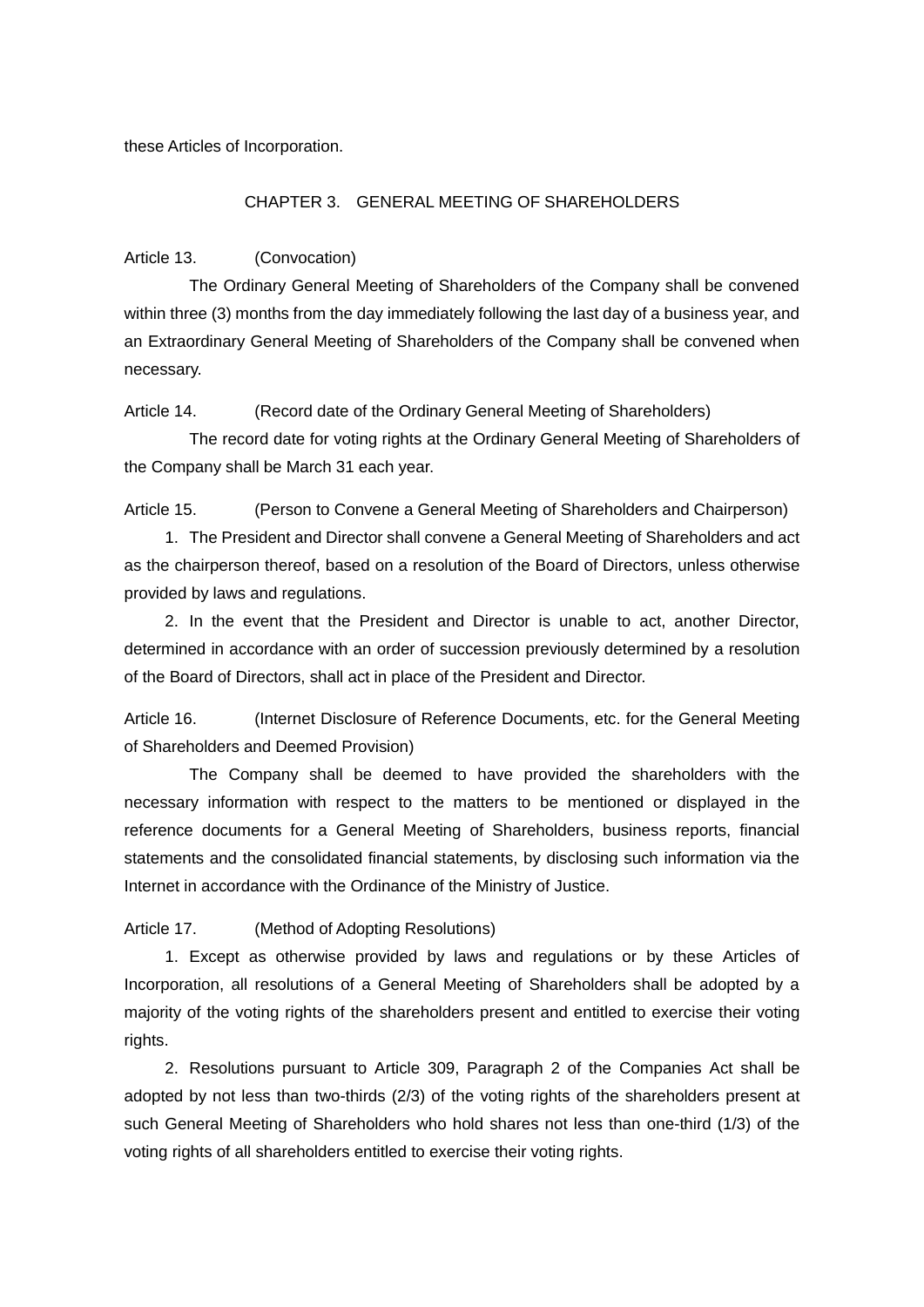Article 18. (Exercise of Voting Rights by Proxy)

1. A shareholder may exercise his/her voting rights by proxy who shall be another shareholder of the Company with voting rights.

2. A shareholder or his/her proxy in the previous paragraph shall file with the Company a document evidencing his/her authority of representation at each General Meeting of **Shareholders** 

CHAPTER 4. DIRECTORS AND BOARD OF DIRECTORS

#### Article 19. (Number of Directors)

The number of Directors of the Company shall not exceed ten (10).

Article 20. (Election of Directors)

1. Directors shall be elected at a General Meeting of Shareholders.

2. Resolutions for the election of Directors shall be adopted by a majority of the voting rights of the shareholders present at such General Meeting of Shareholders who hold shares not less than one-third (1/3) of the voting rights of all shareholders entitled to exercise their voting rights.

3. Resolutions for the election of Directors shall not be made by cumulative voting.

Article 21. (Term of Office)

1. The term of office of Directors shall expire at the conclusion of the Ordinary General Meeting of Shareholders held with respect to the last business year ending within two (2) years after their election.

2. The term of office of a Director elected to increase the number of Directors or to fill a vacancy of a Director prior to the expiration of his/her term of office shall be the same as the remaining term of office of the other Directors then in office.

Article 22. (Representative Directors and Executive Directors)

1. The Board of Directors shall, by its resolution, appoint a Representative Director.

2. The Board of Directors shall, by its resolution, appoint one (1) President and Director, and may appoint one (1) or a few Executive Vice Presidents and Directors, Executive Directors and Senior Managing Directors among the Directors.

Article 23. (Person to Convene the Board of Directors and Chairperson)

1. The President and Director shall convene a meeting of the Board of Directors and act as the chairperson thereof, unless otherwise provided by laws and regulations.

2. In the event that the President and Director is unable to act, another Director, determined in accordance with an order of succession previously determined by a resolution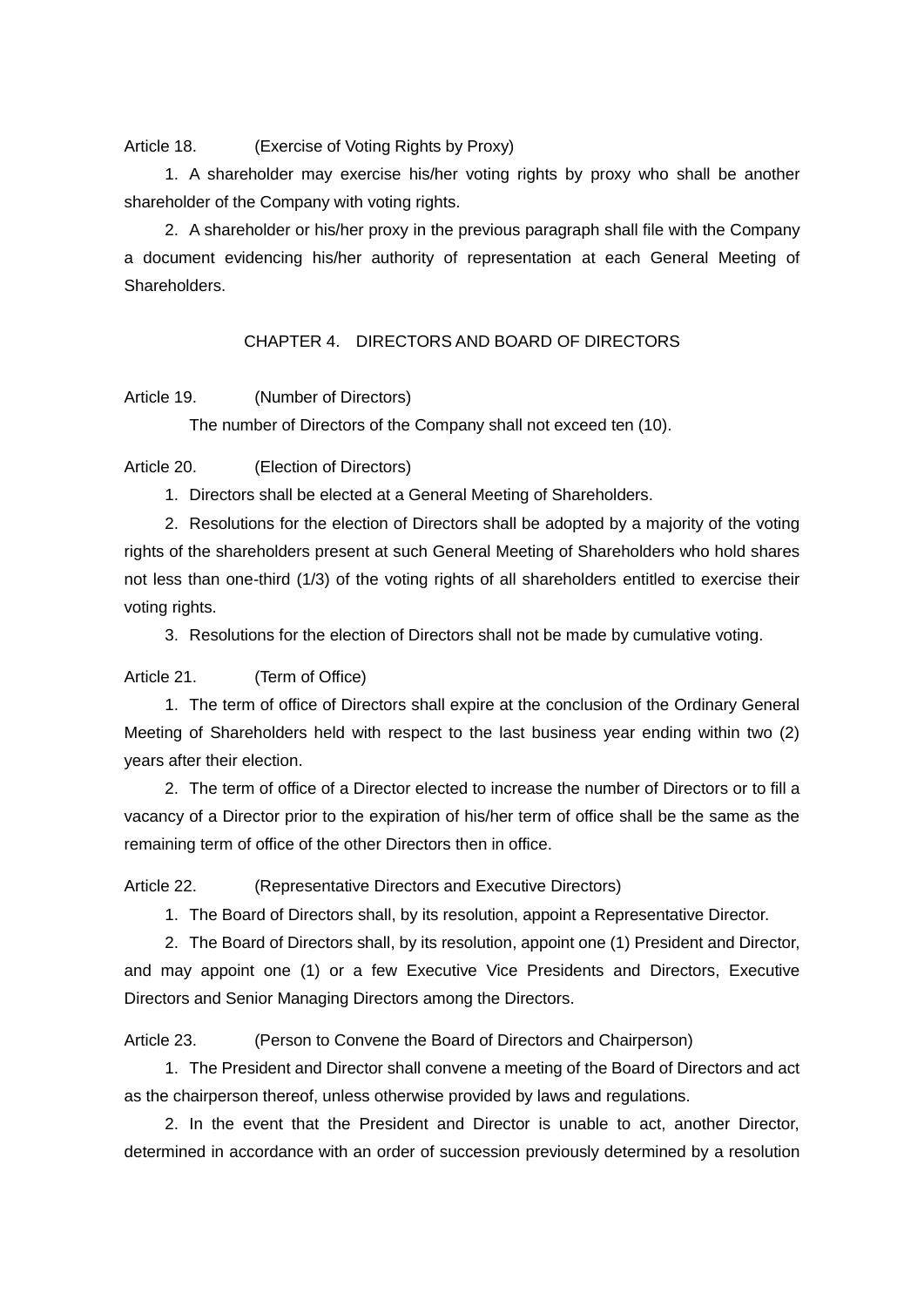of the Board of Directors, shall act in place of the President and Director.

Article 24. (Notice of Meetings of the Board of Directors)

Notice of a meeting of the Board of Directors shall be given to each Director and each Audit & Supervisory Board Member at least three (3) days prior to the meeting; provided, however, that in case of urgency, such period may be shortened.

Article 25. (Resolution of the Board of Directors)

Resolutions of the Board of Directors shall be adopted by a majority of the Directors present at a meeting where the majority of the Directors are present.

Article 26. (Omission of Resolution by the Board of Directors)

If all of the Directors indicate their consent in writing or in electronic form, the Company may deem such indication to be the resolution of the Board of Directors adopting a proposal, unless an Audit & Supervisory Board Member has stated his/her objection to that proposal.

Article 27. (Board of Directors Regulations)

The matters concerning the Board of Directors shall be governed by the Board of Directors Regulations established by the Board of Directors, in addition to laws and regulations or these Articles of Incorporation.

Article 28. (Limitation of Liabilities of Directors)

1. Pursuant to Article 426, Paragraph 1 of the Companies Act, the Company may, by a resolution of the Board of Directors, exempt Directors (including persons who were Directors) from their liabilities under in Article 423, Paragraph 1 of the same Act, to the extent permitted by law.

2. Pursuant to Article 427, Paragraph 1 of the Companies Act, the Company may enter into agreements with Directors (excluding Executive Directors, etc.) which limit their liabilities under in Article 423, Paragraph 1 of the same Act; provided, however, that the limitation of liabilities based on the agreements shall be restricted to the minimum amount stipulated in laws and regulations.

# CHAPTER 5. AUDIT & SUPERVISORY BOARD MEMBER AND AUDIT & SUPERVISORY BOARD

Article 29. (Number of Audit & Supervisory Board Members)

The number of Audit & Supervisory Board Members of the Company shall not exceed four (4).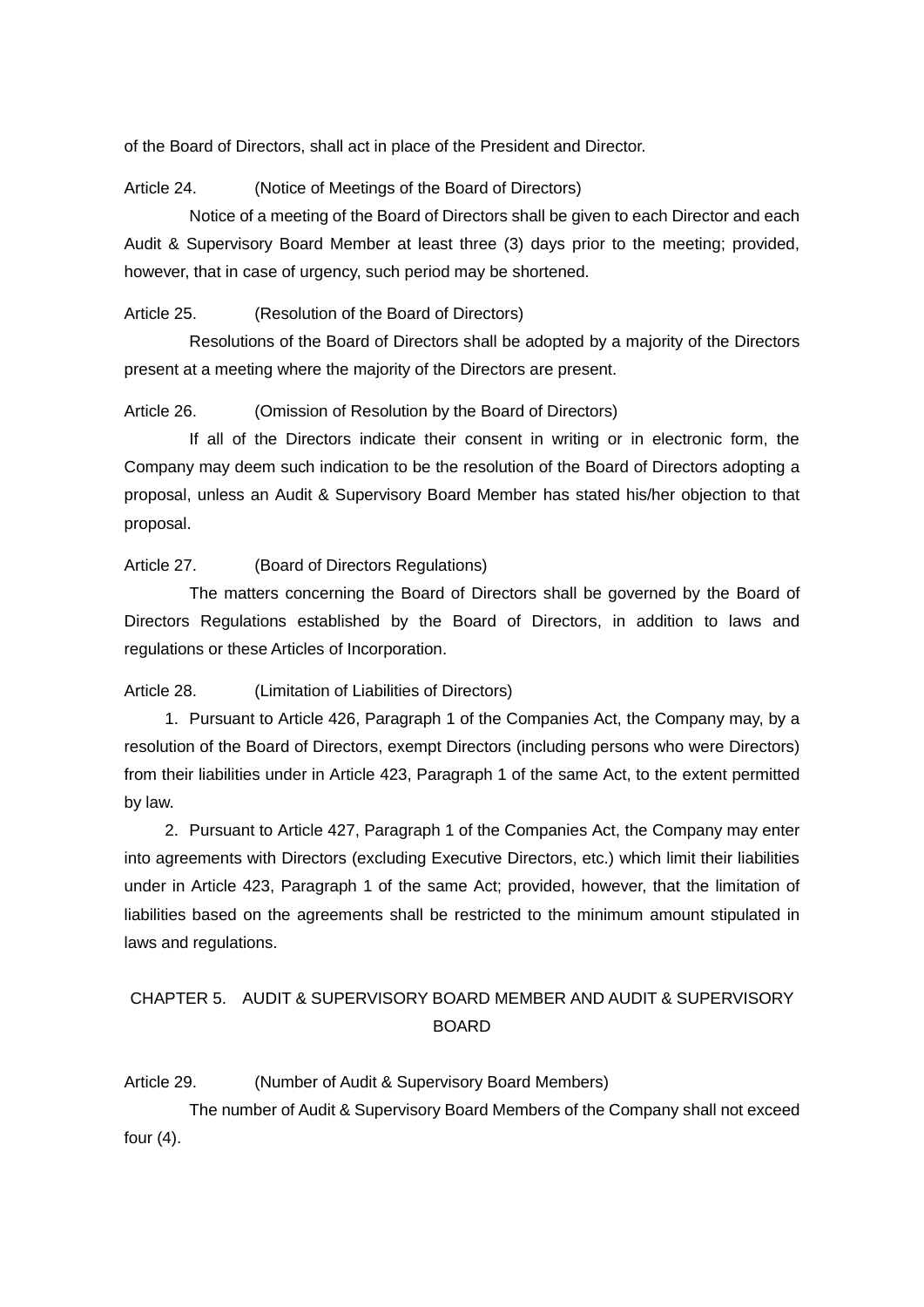Article 30. (Election of Audit & Supervisory Board Members)

1. Audit & Supervisory Board Members shall be elected at a General Meeting of **Shareholders** 

2. Resolutions for the election of Audit & Supervisory Board Members shall be adopted by a majority of the voting rights of the shareholders present at such a General Meeting of Shareholders who hold shares not less than one-third (1/3) of the voting rights of all shareholders entitled to exercise their voting rights.

#### Article 31. (Term of Office)

1. The term of office of Audit & Supervisory Board Members shall expire at the conclusion of the Ordinary General Meeting of Shareholders held with respect to the last business year ending within four (4) years after their election.

2. The term of office of an Audit & Supervisory Board Member elected to fill a vacancy of an Audit & Supervisory Board Member prior to the expiration of his/her term of office shall be the same as the term of office of his/her predecessor would have expired.

3. The effective term of the resolution for election of a substitute Audit & Supervisory Board Member under Article 329, Paragraph 2 of the Companies Act shall expire at the beginning of the Ordinary General Meeting of Shareholders held with respect to the last business year ending within four (4) years after his/her election.

4. The term of office of such Audit & Supervisory Board Member assumed by a substitute Audit & Supervisory Board Member in the previous paragraph shall be the same as the term of office of his/her predecessor would have expired.

#### Article 32. (Full-time Audit & Supervisory Board Members)

Full-time Audit & Supervisory Board Members shall be appointed by a resolution of the Audit & Supervisory Board.

#### Article 33. (Notice of Meetings of the Audit & Supervisory Board)

Notice of a meeting of the Audit & Supervisory Board shall be sent to each Audit & Supervisory Board Member at least three (3) days prior to the meeting; provided, however, that in case of urgency, such period may be shortened.

#### Article 34. (Resolution of the Audit & Supervisory Board)

Resolutions of the Audit & Supervisory Board shall be adopted by a majority of the Audit & Supervisory Board Members, unless otherwise provided by laws and regulations. Article 35. (Audit & Supervisory Board Regulations)

The matters concerning the Audit & Supervisory Board shall be governed by the Audit & Supervisory Board Regulations established by the Audit & Supervisory Board, in addition to laws and regulations or these Articles of Incorporation.